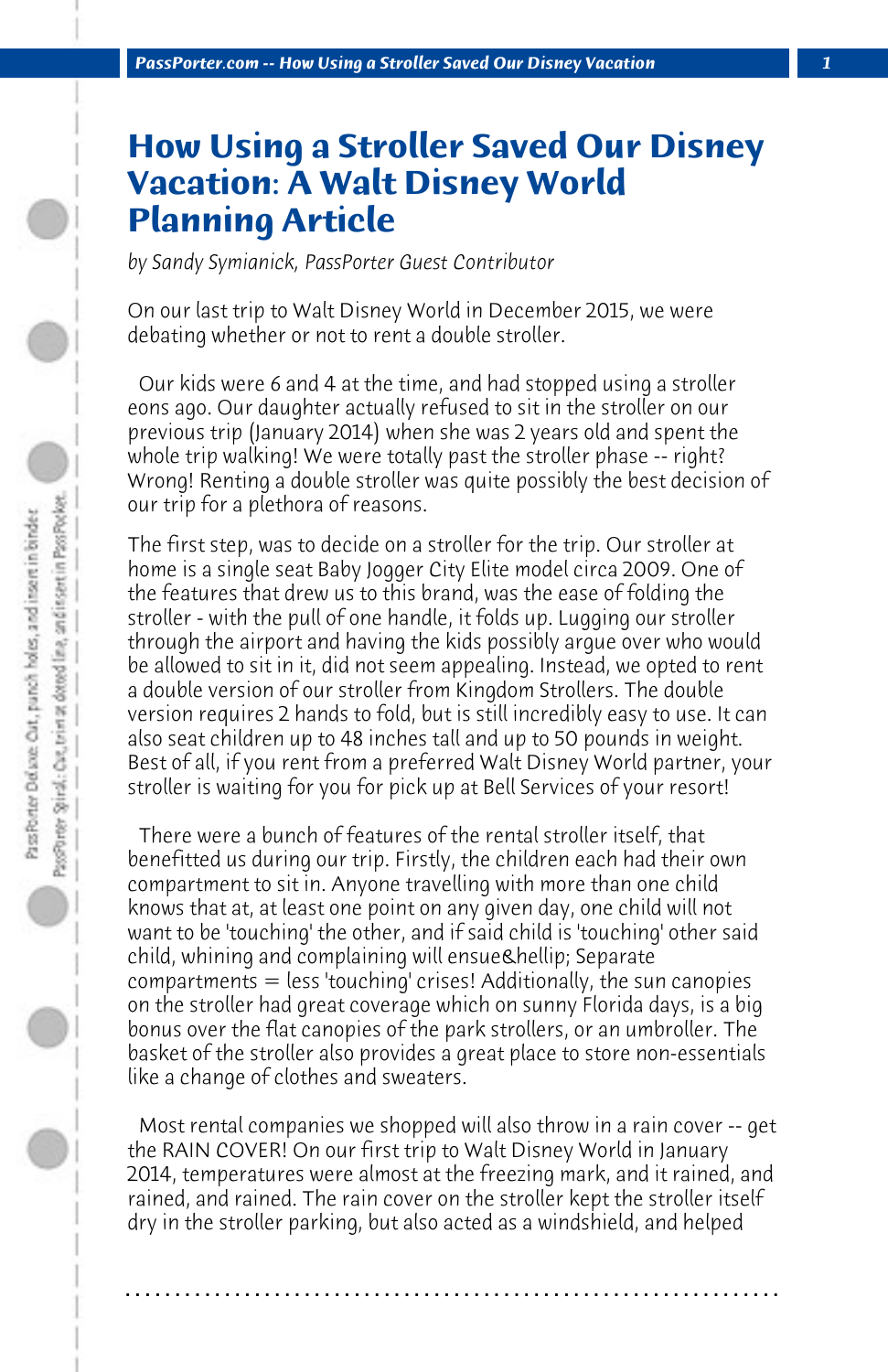the kids to conserve heat in their little stroller 'bubble'.

The greatest benefit of the stroller for us however, was as a receptacle for napping children. Having the stroller saved our trip for this one reason. Despite going back to the resort for a mid-day break almost every day (we stayed at Pop Century); the kids consistently fell asleep on the bus on our way back to the parks for dinner in the evenings. Some days one or both of them would wake up, but we had a few nights, where both of them slept through the ENTIRE evening, including supper. The seat backs of the stroller we rented reclined independently, and to almost flat. It also had a foot rest that could be put up to elongate the cabins of the stroller, allowing for more room for the kids to stretch out while they napped.

 Having the stroller with us afforded us the freedom of continuing to tour the parks into the evenings, rather than having to rush back to the resort to put already sleeping children to bed. On one of our Epcot days, both kids fell asleep on the bus on the way back to the park for our supper at restaurant Marrakesh. Despite trying to wake them up a couple of times, they just wouldn't budge. Luckily, Restaurant Marrakesh has bench seating as an option. We mentioned the sleeping children issue to the cast members at the podium, and they were able to seat us at a table with benches. Lying the sleeping kids on the bench, the 4 awake adults proceeded to have a lovely supper together! Also, we were able to tour places in the world showcase that I wouldn't dream of entering with my 'touch everything' kids - visiting the Department Store in Japan and the Christmas shop in Germany. We watched Illuminations - my sister and I sipping on Green Tea Sake Slushies, while our hubbies drank warmed sake, all with the stroller and sleeping children parked in front of us.

 Another occasion where the stroller benefitted us, was during Mickey's Very Merry Christmas Party. Both children fell asleep that night at different intervals -- our daughter during the first showing of the parade, and our son after the parade and a couple of attractions. The stroller came in handy for establishing a buffer zone during the parade. We staked out a spot early on Main Street with a garbage can, backing the stroller up to the garbage can with about 2 feet from the curb to the stroller for us to stand. We grabbed a couple of hot dogs from Casey's Corner and had supper waiting for the parade with the kids using the stroller as their seats and trays as their tables for dinner. After a round of hot cocoa, our daughter snuggled up in the seat closest to us and slept through the whole parade, with the other compartment as a buffer to the crowds behind.

 Following the parade, we toured Adventureland and Frontierland. Did

**. . . . . . . . . . . . . . . . . . . . . . . . . . . . . . . . . . . . . . . . . . . . . . . . . . . . . . . . . . . . . . . . . .**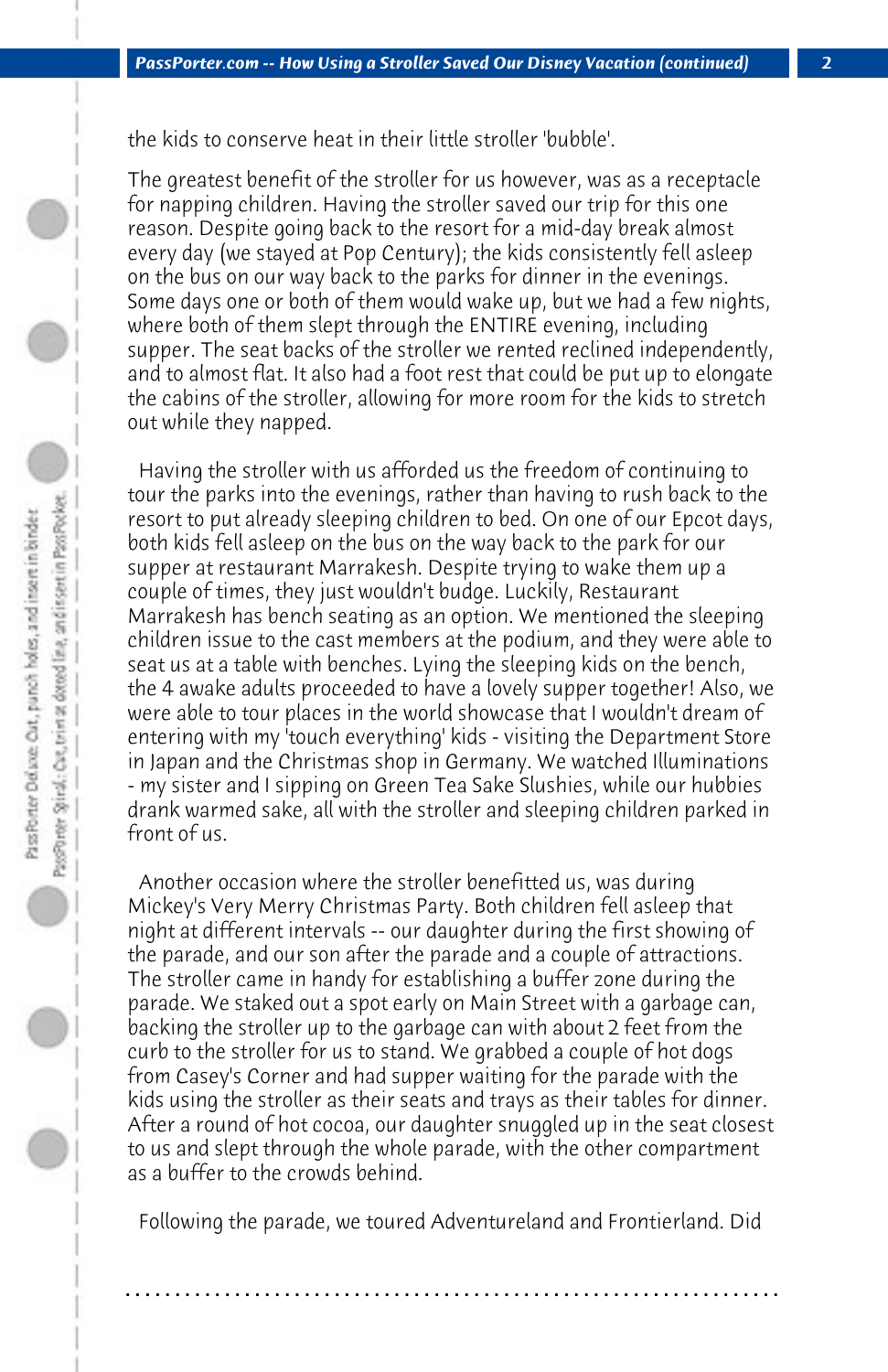*PassPorter.com -- How Using a Stroller Saved Our Disney Vacation (continued) 3*

you know that you can carry a sleeping child in your arms onto the Jungle Cruise and Pirates of the Carribbean?? We swapped turns riding Big Thunder Mountain and Splash Mountain while one of us stayed with the stroller and sleeping child, munching on Snickerdoodles and hot cocoa! As his sister was sleeping, we let our son pick the attractions to visit. Our daughter woke up just before riding the Haunted Mansion, and my husband brought her to watch the second showing of the parade, while we were on the ride. Just after, it was our son's turn to hop into the stroller to sleep. As our daughter was then wide awake, we then let her pick out which attractions she wanted to visit. One round of The Adventures of Winnie the Pooh, and four rounds of the Mad Hatter's Tea Cups later, it was time to close out the party and head back to the resort.

 One difficulty however, was trying to manage getting the sleeping children on and off of the bus at the end of the night. For the portion of our trip when my sister and her husband joined us, it was a no brainer, 2 of us would carry the kids, one would have the bags and one of us would have the stroller. This was obviously more difficult for the portion of the trip that we were just our little nuclear family. My husband and I would leave the stroller outside the bus, while we each carried one of the kids to a seat where they could cuddle into me, and he would go back to get the stroller. On one occasion, there were no seats left, so we waited for the next bus.

 [Other evenings, we watched The Main Street Electrical Par](http://www.passporter.com/articles/stroller-saved-our-disney-vacation.php)ade and walked through the Osborne Spectacle of Dancing Lights, all with sleeping children curled up in the stroller. The stroller was truly a trip-saver!

*About The Author: Sandy caught the Disney bug back in 2014 while visiting Walt Disney World on her family's first vacation there. Mom to Jakob (7), Evey (4) and wife to Thomas (~); she's constantly researching for the family's next trip to a Disney Resort, especially since becoming Disney Vacation Club Members! She loves to talk about Walt Disney World to anyone who will listen, and regularly gets asked by friends and family to help them with their trip planning.*

*Article last updated: 08-18-2016*

*View the latest version online at: http://www.passporter.com/articles/stroller-saved-our-disney-vacation.html*

*Copyright by Sandy Symianick. All rights reserved under International and Pan-American Copyright Conventions. No part of this publication may be stored in a retrieval system or*

**. . . . . . . . . . . . . . . . . . . . . . . . . . . . . . . . . . . . . . . . . . . . . . . . . . . . . . . . . . . . . . . . . .**